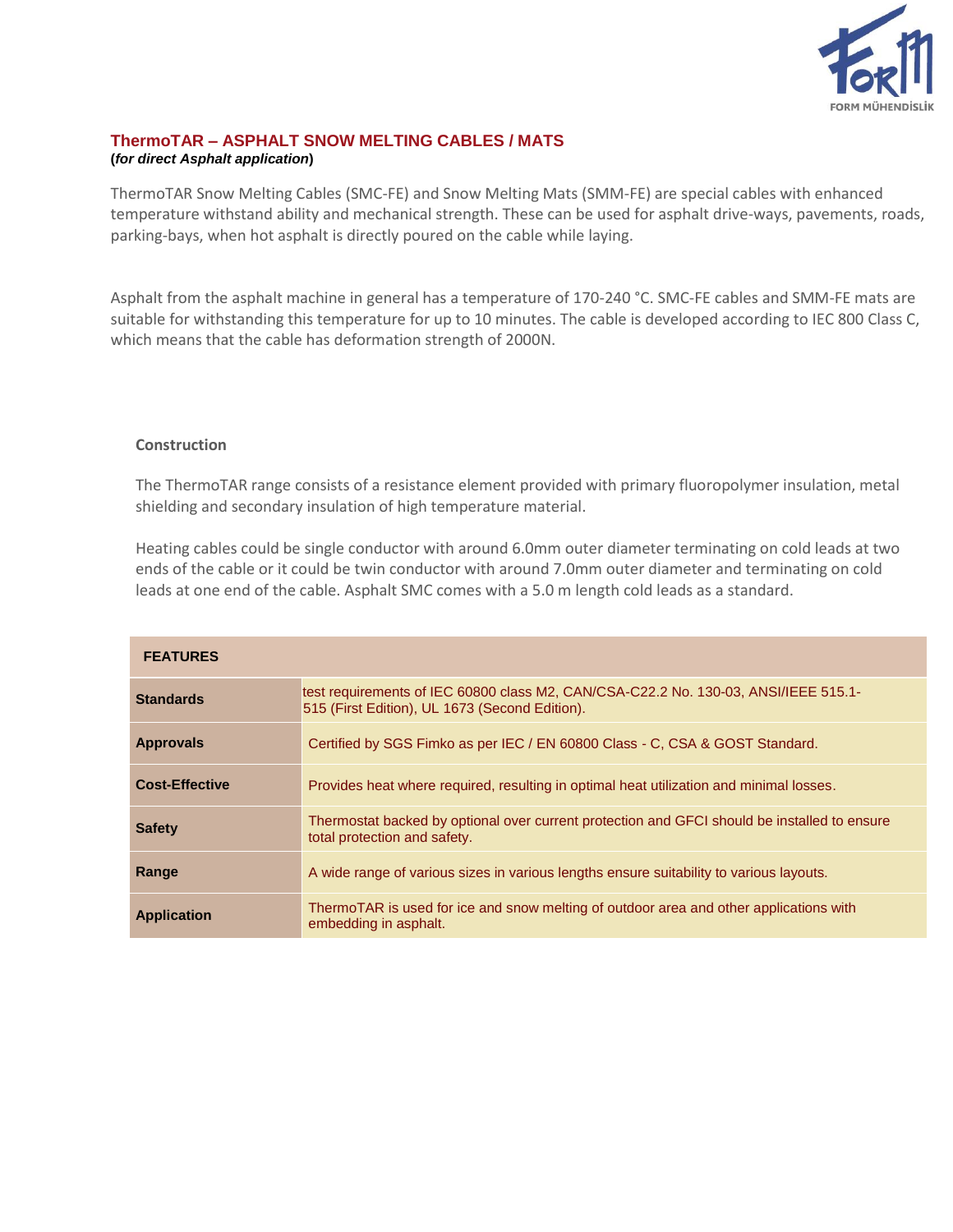

| <b>CATALOG REFERENCE</b>                                     | Width (M) | Length (M)       | Area (Sq.M) | Watts (W) |  |  |  |
|--------------------------------------------------------------|-----------|------------------|-------------|-----------|--|--|--|
| Snow Melting Mat, Twin Conductor Rating: 350W/Sq.M at 230VAC |           |                  |             |           |  |  |  |
| <b>SMMT-FE-350W/850</b>                                      | 0.4       | $6\phantom{a}$   | 2.4         | 850       |  |  |  |
| <b>SMMT-FE-350W/1100</b>                                     | 0.4       | $\boldsymbol{8}$ | 3.2         | 1100      |  |  |  |
| SMMT-FE-350W/1400                                            | 0.4       | 10               | 4.0         | 1400      |  |  |  |
| <b>SMMT-FE-350W/1700</b>                                     | 0.4       | 12               | 4.8         | 1700      |  |  |  |
| <b>SMMT-FE-350W/2000</b>                                     | 0.4       | 14               | 5.6         | 2000      |  |  |  |
| <b>SMMT-FE-350W/2250</b>                                     | 0.4       | 16               | 6.4         | 2250      |  |  |  |
| <b>SMMT-FE-350W/2500</b>                                     | 0.4       | 18               | 7.2         | 2500      |  |  |  |
| <b>SMMT-FE-350W/2800</b>                                     | 0.4       | 20               | 8.0         | 2800      |  |  |  |
| SMMT-FE-350W/3100                                            | 0.4       | 22               | 8.8         | 3100      |  |  |  |
| SMMT-FE-350W/3350                                            | 0.4       | 24               | 9.6         | 3350      |  |  |  |
| SMMT-FE-350W/2800                                            | 0.8       | 10               | 8.0         | 2800      |  |  |  |
| SMMT-FE-350W/3350                                            | 0.8       | 12               | 9.6         | 3350      |  |  |  |

| <b>CATALOG REFERENCE</b>                                       | Width (M) | Length (M)      | Area (Sq.M) | Watts (W) |  |  |  |
|----------------------------------------------------------------|-----------|-----------------|-------------|-----------|--|--|--|
| Snow Melting Mat, Single Conductor Rating: 350W/Sq.M at 230VAC |           |                 |             |           |  |  |  |
| <b>SMMS-FE-350W/850</b>                                        | 0.4       | 6               | 2.4         | 850       |  |  |  |
| <b>SMMS-FE-350W/1100</b>                                       | 0.4       | 8               | 3.2         | 1100      |  |  |  |
| <b>SMMS-FE-350W/1400</b>                                       | 0.4       | 10              | 4.0         | 1400      |  |  |  |
| <b>SMMS-FE-350W/1700</b>                                       | 0.4       | 12 <sup>2</sup> | 4.8         | 1700      |  |  |  |
| <b>SMMS-FE-350W/2000</b>                                       | 0.4       | 14              | 5.6         | 2000      |  |  |  |
| <b>SMMS-FE-350W/2250</b>                                       | 0.4       | 16              | 6.4         | 2250      |  |  |  |